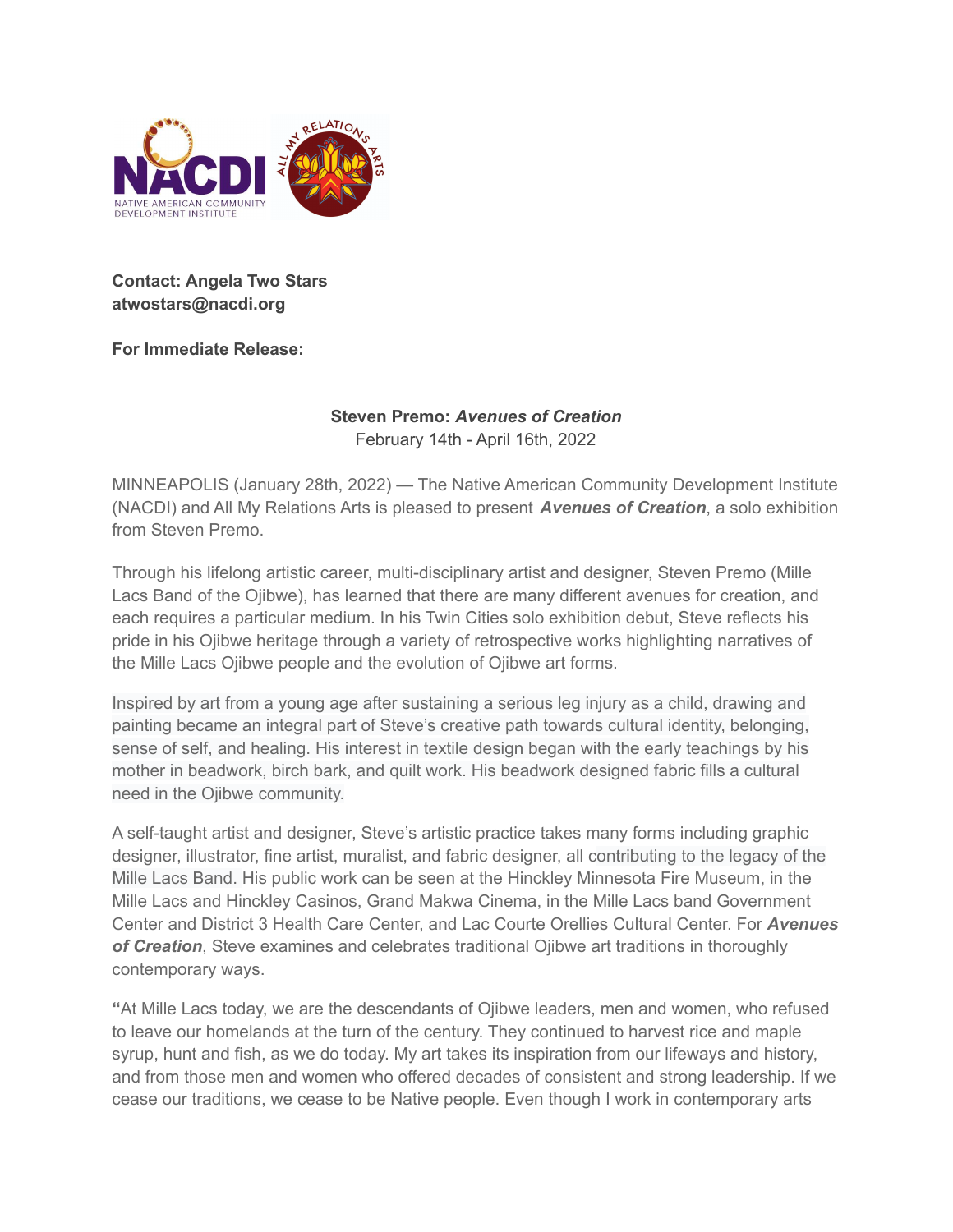forms—painting, illustrations, textile design—I hope to advance the idea that Ojibwe art forms are both old and new and are not limited to birch bark and the materials our ancestors used (though I also love those mediums), but rather have evolved just as we have evolved in the modern day. Ojibwe art is just as relevant to the community today as ever, and our traditions can be passed on in thoroughly contemporary ways. My own art is a reminder of our history and the continuation of our existence and expresses our cultural influence across the community and beyond…*"* -Steven Premo

## **About the Artist:**

Steven Premo is a proud enrolled Mille Lacs Band of Ojibwe member who is nationally known for his paintings, murals, illustrations, and graphic design. Steve's concepts are prominently featured in educational materials utilized throughout public elementary, secondary schools, and private institutions. More than 500 of his illustrations and graphics have been published by the Minnesota Historical Society Press, Minneapolis Public Schools, Hazelden Treatment Center, Grand Casino Inc., and the Mille Lacs Band of Ojibwe. He has designed logos for individuals, professional organizations and special events. His formal art training includes time at the Minneapolis College of Art and Design, the University of Minnesota-Minneapolis, and the Institute of American Indian Arts in Santa Fe (attended with recommendation by then Governor of Minnesota.) Steve has also provided art direction and instruction for the Minnesota State Department of Education, the Minneapolis Public Schools, Heart of the Earth Survival School, LCO Tribal School, and various art organizations. Steve's passion for art and for his people are reflected in all that he creates.

**All My Relations Arts** (AMRA) operates the All My Relations Gallery*,* Minnesota's premier American Indian owned and operated contemporary fine arts gallery. Located on Franklin Avenue in Minneapolis, the gallery resides within the heart of the American Indian Cultural Corridor. AMRA presents four fine art exhibits throughout the year, as well as hosting tours, presentations, and programs.

The focus of AMRA is to provide the people of the Twin Cities, greater Minnesota, and beyond consistently high-quality exposure to Native American fine arts. As an initiative of the Native American Community Development Institute (NACDI), All My Relations Arts serves a very distinct role in NACDI's community development work, providing the public with education about American Indian history, culture, and contemporary experiences through the arts. Learn more about All My Relations Arts at [allmyrelationsarts.com](http://allmyrelationsarts.com/)